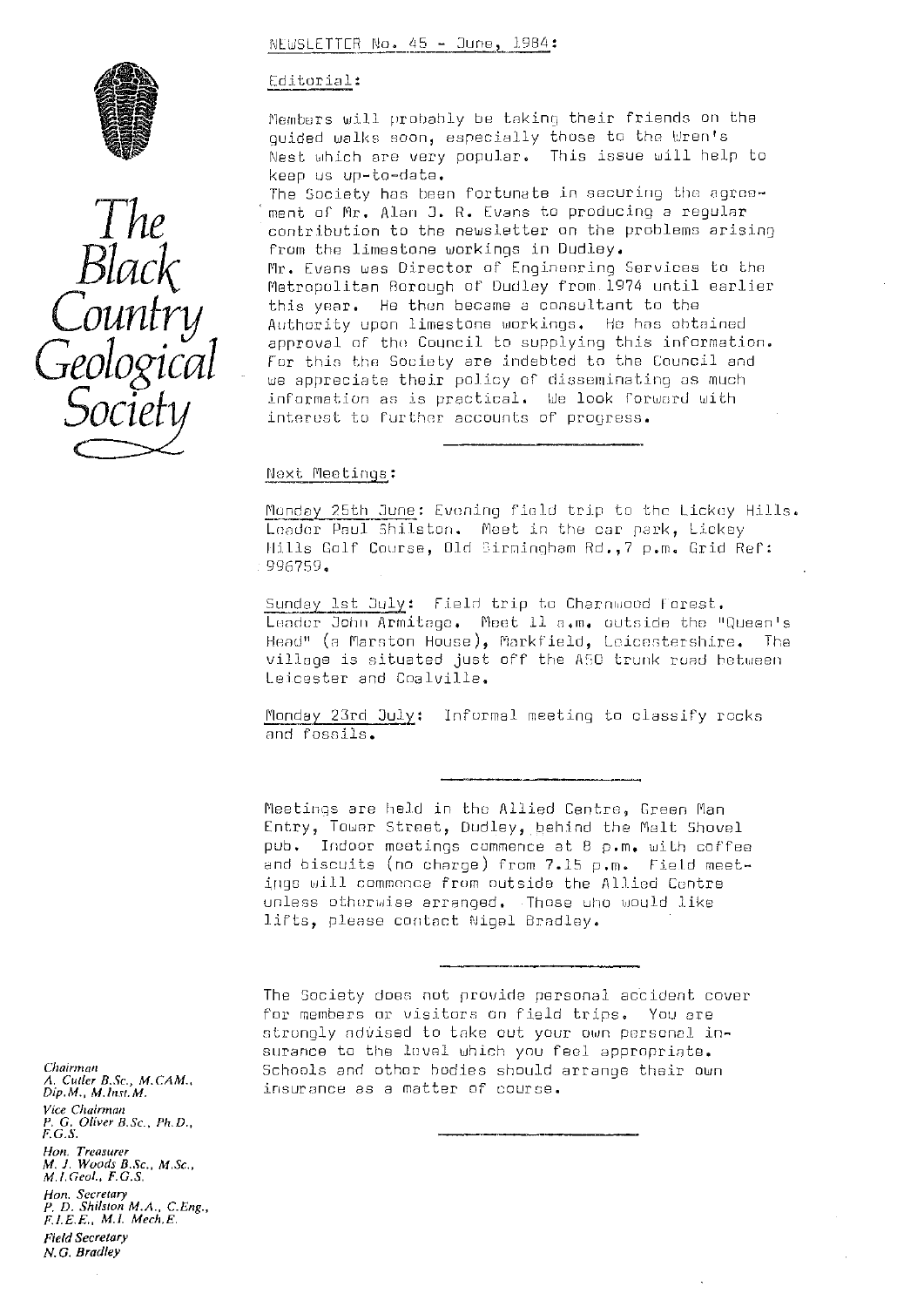Remaining programmes for 1984:

Monday Sept., 17th.<br>Informal mooting.

Sunday Sept., 23rd. Joint field trip to Ludlow and Leintwardine, with the Shropshire Geological Society, leader Professor W. Dean.

Monday Oct., 15th. Lecture by Dr. Ian Fairchild of Birmingham University. "The Rainy Shores and Icy Wastes of the Precambrian."

Monday Nov., 12th. Informal meeting and talk on borehole drilling by (Maitland Woods.

Saturday Nov., 17th. The BCGS borehole will be sunk. At lunchtime there will be a social with buffet at the Park Inn, Wuodsotton.

Monday Dec., 3rd . Lecture by Professor A. Hallam of Birmingham University. "Mass Extinctions in the Fossil Record."

### S.0.S: UQLUNTEERS; YOUR SOCIETY NEEDS YOU!

Will someone with access to photocopying facilities, who can copy the newsletter for a while, please contact Hilary Logan 021-355-1737 or any committee member.

October 17th 1983. Italian Volcanoes. Talk by Adrian Collings.

The talk was divided into two parts. The first pert considered

recent eruptive activity on Mount Etna. The second part illustrated volcanic activity and features of the Eolian or Lipari Islands off Northern Sicily. The volcanic activity in Southern Italy and Sicily is caused by a zone of crustal weakness resulting from the complex jostling of crustal fragments in the Miditerranean area. In places basaltic magma is erupted to the surface from the underlying mantle, as at Etna and Stromboli, and in other places, crustal melting has resulted in rhyolitic magma erupting as on Lipari. Mount Etna is a large Volcano with a height of about 5340 m. and 19 km. radius, and is one of the most active volcanoes in the world. Recent activity has shown a crude cycle, with the magma column beneath the central crater becoming stagnant during the 1940's and 1950's, and solidifying during the 1960's. A new magma columnbecame established in the late 1950's and has led to the formation of the Bocca Nuova. While the magma column beneath the central crater was relatively inactive, the north east crater Look over and maintained a remarkably constant mode of activity for about five years. The new magma column has fed the spate of eruptions<br>that have occurred since 1971. The that have occurred since  $1971.$ eruptions are mainly from the conduit beneath the Bocca Nueva, migrating along radial fissures, and the 1983 eruption was part of this sequence of activity.

On the island of Lipari the rise of gasrich viscous rhyolitic magma has caused explosive volcanism. The last gasp of each eruption is usually the rise of a very viscous dome of degassed lava. On Uulceno the results of explosive volcanism are vary well seen. Hydrothermal activity occurs on both Lipari and Vulcano, resulting in some very colourful cliffs on Lipari and a fascinating area of mudpools and<br>fumaroles on Vulcano. The crater of fumaroles on Vulcano. Vulcano steams spectacularly in places. On Stromboli, basaltic magma is erupted with spectacular results as gas builds up beneath a thin crust, and is ax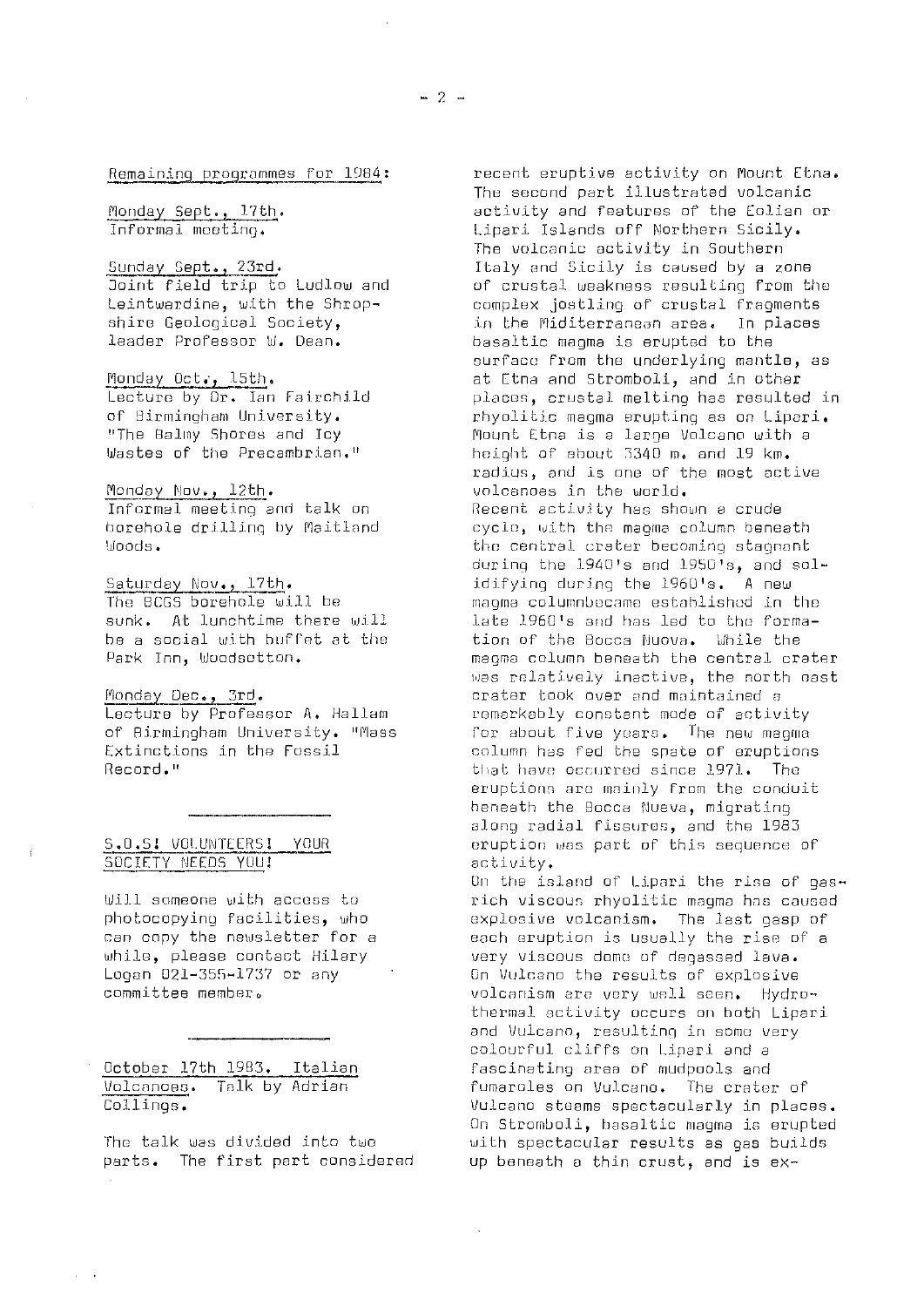plosively liberated along with semi-incandescent blocks ,every five to fifteen minutes.

### Adrian Collings:

October 23rd, 1983. Joint field meeting with the Shropshire Geological Society to Black Country sites . Leader Alan Cutler.

This field meeting visited two sites, the Hurst opencast in Brierley Hill and the Wordsley Ridge.

The Hurst site is being worked chiefly to make the area suitable for industrial building. There has been coal mining on the site for well over 100 years, resulting in much disturbance to the ground, at least 120 mineshafts are known on the site! There are also mine adits, galleries, and collapsed structures. The area is being systematically excavated and then refilled and compacted by machine to give a stabilised site. Opencast coal mining is a byproduct of' this activity, as the site is crossed by the Thick Coal, and the Upper and Lower. Heathen Coals. The Thick Coal, 9--10m, thick in this area, had been partially mined in the past, but suhstantial exposures could still be seen, dipping at some 18"W. Below this, the Upper Heathen Coal (lm. thick and of good quality) was exposed, underlain by the Lower Heathen coal (0.8m. thick and of poorer quality). A few fossils were seen, probably of freshwater mussels, as well as traces of tree roots below the coal seams.

A point of interest was the largo number of pit-props and roof supports unearthed in this excavation, showing where mining had taken place in the last century. Our thanks are due to Mr. Dave Patterson of Oohnson, Poole and Uloomer, mining engineers, for showing us round this site. The Wordsley Ridge area showed a different set of exposures, being mainly Triassic. The area is interesting in that it is crossed by the Western Boundary Fault, the N-S fault which virtually fixes the western limit of the Black Country. At this point the fault has two parallel branches about 500m. apart so there are two abrupt changes of horizon. The strata seen, from west to east were:-

West:bunter Pebble Beds /Fault Lower Mottled sandstone/ Enville Bed /Fault Etruria marls: East. Starting at the western side, an exposure along the Briorley Hill Rd. showed a fine section of Bunter Pebble Beds. The basal conglomerate consists of well rounded pebbles, mostly of quartzite, transported from the area of northern France by flash floods in a desert environment. Below this, the Lower Mottled Sandstone is an aeolian deposit representing fossilised sand dunes Formed in a desert by a prevailing wind from the east. After crossing the western branch of the Western Boundary Fault, the Enville Beds were exposed beside the footpath. These occur as a broccia containing angular pebbles mostly of igneous origin, considered to have formed in an arid climate as scree deposits. Enville Sods are normally classified as at .tte top of the Carboniferous. Still travelling eastwards, the eastern branch of the fault was crossed and we were now clearly among Coal Measures strata. An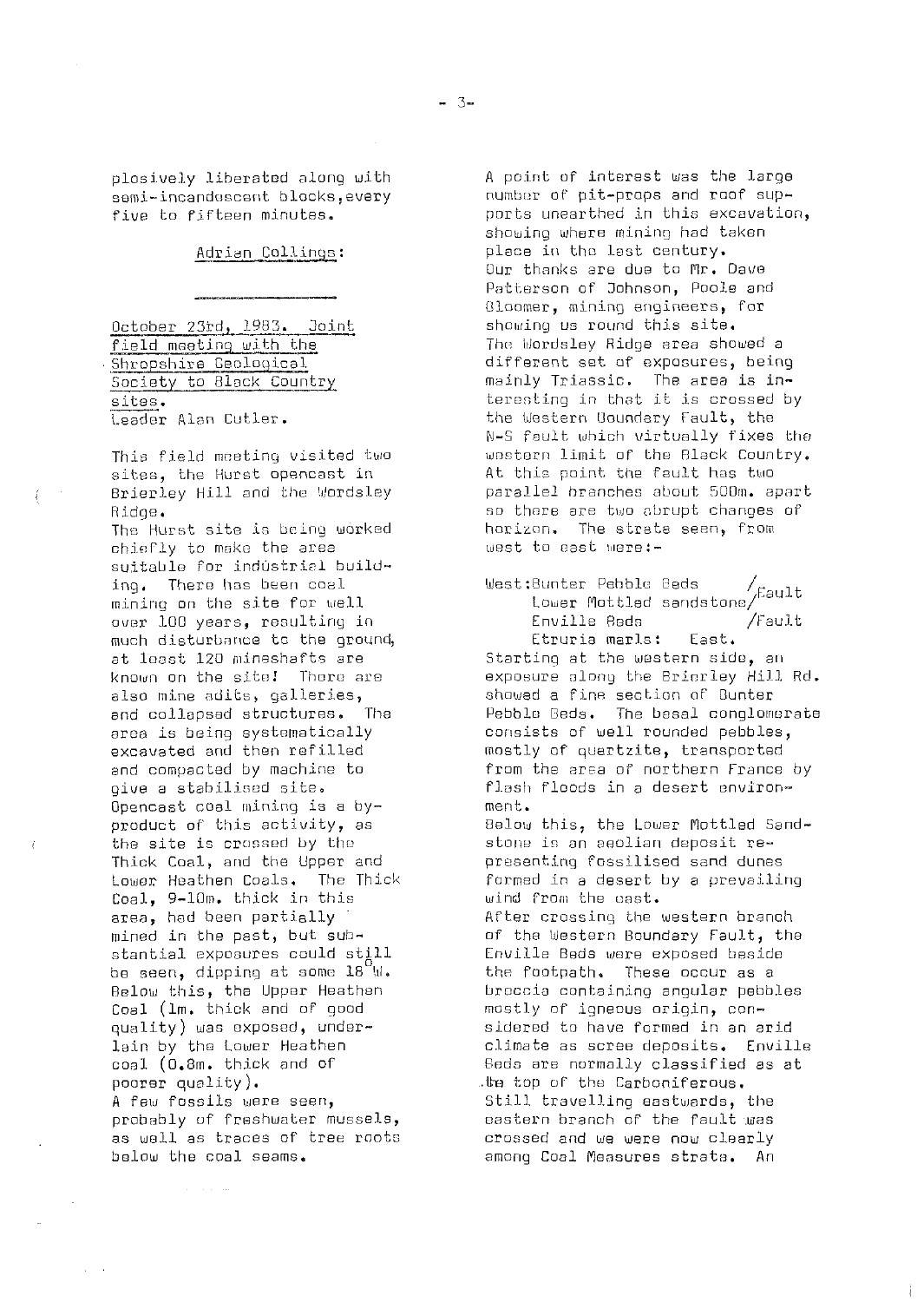

 $- 4 -$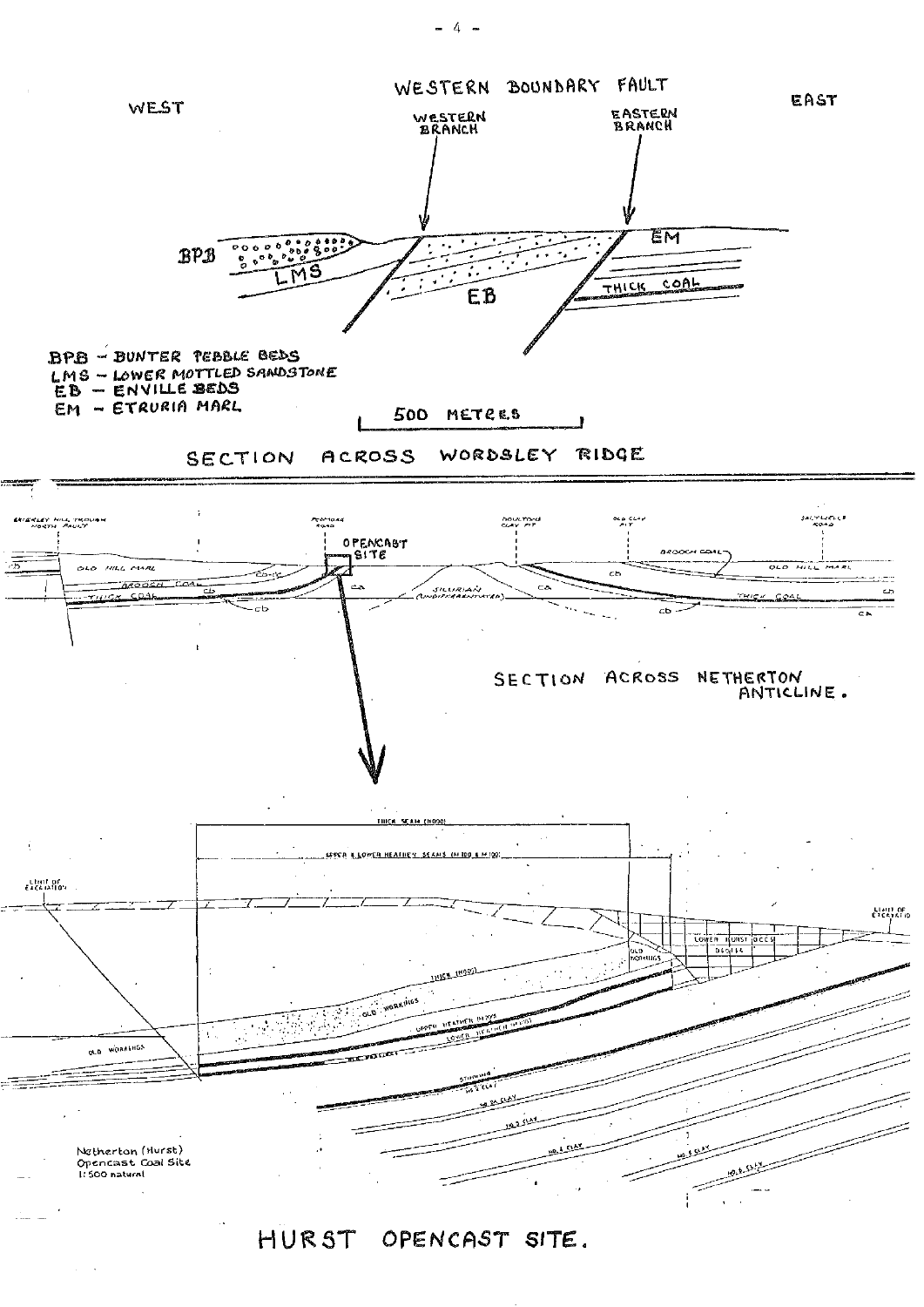marls and sandstones, and is<br>a "red bed" deposit formed the land surface, after<br>swampy conditions during the formation of coal deposits.<br>So in the short distance of

Environment and the Local monce in July next and will<br>Authorities involved com- many provide important informati associated with limestone<br>workings, consider remedial priorities. The Consultants' studies and observations are<br>final report and the report and already in hand by the Local ,<br>final report and the report<br>of the steering committee Limestone Workings" were the through the Building Research<br>
published on the 21st July the Stablishment and the British last. Copies are available<br>for inspection at Local Authority offices.<br>1997 - What we be a being sunk in the area of the With 100% Derelict Land With 100% Derelict Land Guest Hospital, Black Country<br>Grant from the Department of Museum and Castle Mill Road. . 1981, infilling of the Shirts Mill Cavern by the hydraulic and a control of the Alan J. R. Evans:

exposure of Etruria Marl stowage of sand was carried out<br>(Upper Coal Measures) was stowage during the first three months of (Upper Coal Measures) was during the first three months of<br>seen alongside the footpath. this year. Roof stabilisation seen alongside the footpath. this year. Roof stabilisation The Etruria Marl Series which works at the entrance to Singing<br>comprises red and mottled which we cavern have recently commenced Cavern have recently commenced<br>in association with the cona "red bed" deposit formed struction of a new canal tunnel<br>in land-locked basins fol- struction of a new momen "The Well" in land-locked basins fol- to this cavern from "The Well"<br>lowing a general uplift of the existing Dudley Canal on the existing Dudley Canal<br>Tunnel.

Perhaps the most important pro-<br>jacts, however, are at the So in the short distance of the Dudley Sports Centre where a new<br>a kilometre we covered the South State of the diameter shaft has been a kilometre we covered 5 ft. diameter shaft has been several geological conditions sunk into workings and a passenger<br>and traversed two sizeable sunk theist installed therein. This is and traversed two sizeable **hoist installed therein.** This is<br>faults - a complete geologi- **hoist installed the section** faults - a complete geologi- a necessary preliminary to the<br>cal tour in miniature. execution of a full-scale trial of infilling those pillar and stall Paul Shilston: workings by the injection of "rockpaste" comprising a mixture of graded colliery or similar waste materials and of a consistency of Dudley Limestone Workings. concrete. This will be pumped into<br>Progress Report. example: the workings through overground the workings through overground pipelines and through boreholes. In 1981 the Department of the This trial is programmed to com-<br>Environment and the Local state of the mence in July next and will Authorities involved corn-- provide important information re- missioned Ove Arup and Part and garding the general suitability of mers, Consulting Engineers, ners, Consulting Engineers, this technique to situations where<br>to assess the problems the the infilling of the workings is the infilling of the workings is the appropriate remedy. workings, consider remedial in support of this trial a con-<br>measures and recommend in siderable rance of scientific siderable range of scientific<br>studies and observations are of the steering committee Authority and its Consultants (Ove<br>"Policy Considerations Arup and Partners), togethor with "Policy Considerations Arup and Partners), together with<br>Arising from the Study of the Department of the Environment. Arising from the Study of the the Department of the Environment,<br>Limestone Workinds" were the through the Building Research Establishment and the British<br>Geological Survey. for inspection at Local Investigatory boreholes are now Grant from the Department of museum and Castle Mill Road, and<br>the Environment, Dudley has museum proposals are well advanced for t the Environment, Dudley has proposals are well advanced for the embarked on a number of re-<br>medial and investigatory and installations at a number of sites, and medial and investigatory and stations at a number of sites, and schemes. Following the state state prediminary studies on other areas schemes. Following the preliminary studies on other areas underlain by workings are pre-<br>ceeding.  $19.4.84.$ 

 $-5 -$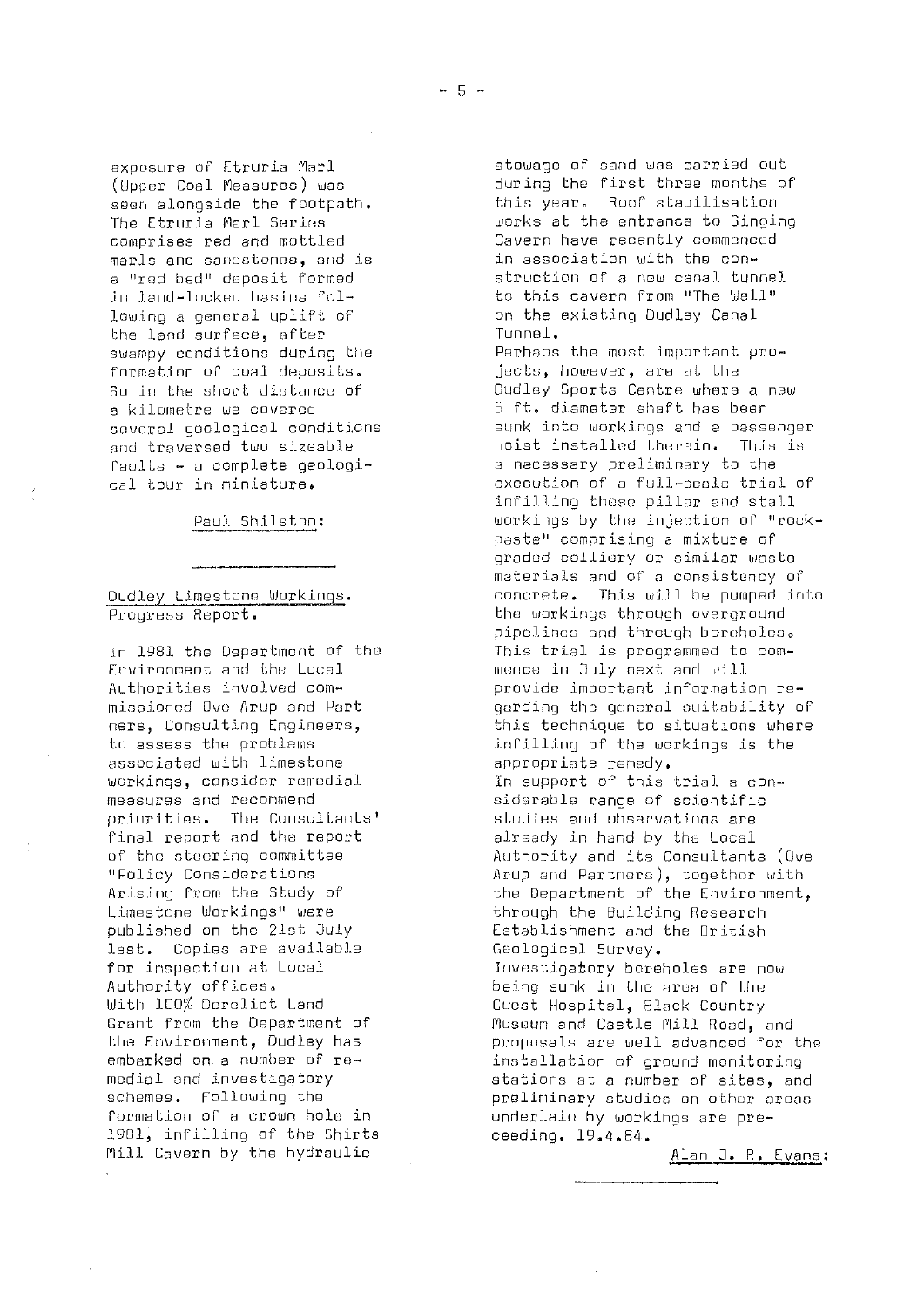62 Red Hill,

Dear. Sheila, I have enclosed a reprint about the dinosaur exhibition in York Museum. It seems to he an exhibition of unusually high standard. Is there any chance of the Society organising a summer trip to the exhibition? It would be more sociable than than than the controll of the controll of  $\mathcal{I}$ some of us going separately. Dear Mr. Woods, Secondly, I wandered if members with children were Junior Fossils Club, which meets in Dudley Museum twice at 8-13 year olds and is run<br>by professionals. My younger son is thoroughly enjoying it. April newsletter there is a<br>review of a Department of the Environment booklet about the<br>study of the limestone workings of the West Midlands. A copy was available for inspection at the January meeting, and it was interest-<br>meeting, and it was interesting and well illustrated.<br>Quite the sort of booklet members would like to acquire, especially as it costs only fl.50. Apparently this is one of several published by the Department of the Environment From the Papers: on geological themes. Would<br>it be possible for the Society to acquire copies for sale? especially as it costs only<br>
fl.50. Apparently this is one<br>
of several published by the<br>
Department of the Environment<br>
on geological themes. Would<br>
it be possible for the Society<br>
to acquire copies for sale?<br>
There is a r the Department in Edgbaston. newsletter was excellent, but there was rno statement an price and availability. Having roused our interest,<br>you leave us suspended! One expects such information,

Letters to the Editor: especially if the Society does not intend to make a bulk purchase for Stourbridge, resale to members.

Kind regards,

John Golledge:

Many thanks indeed, John. Will do better! Editor.

4 Birchfield Av.,<br>Tettenhall.

members with children were<br>aware of the existence of the the about the contract of the all the information concerning the Society's activities that you have sent me.<br>However, I am sorry to inform you a month. The club is aimed<br>hat I can no longer remain a member of the Society. I shall shortly be<br>moving away from the Midlands, and I Son is choroognly enjoying it.<br>Thirdly, on page 3 of the the abroad.

> I would like to take this opportunity to thank you again, and I do hope that the Society will continue to flourish.

> > Yours sincerely,

Sue joined as a student member in<br>1980. Editor.

Opening up the Caves of old Glory:

Express and Star simply will. not By-the-any, the review in the fit on our pages, and it is a pity to reduce it. Please look on the Society's noticeboard.

One week geology course: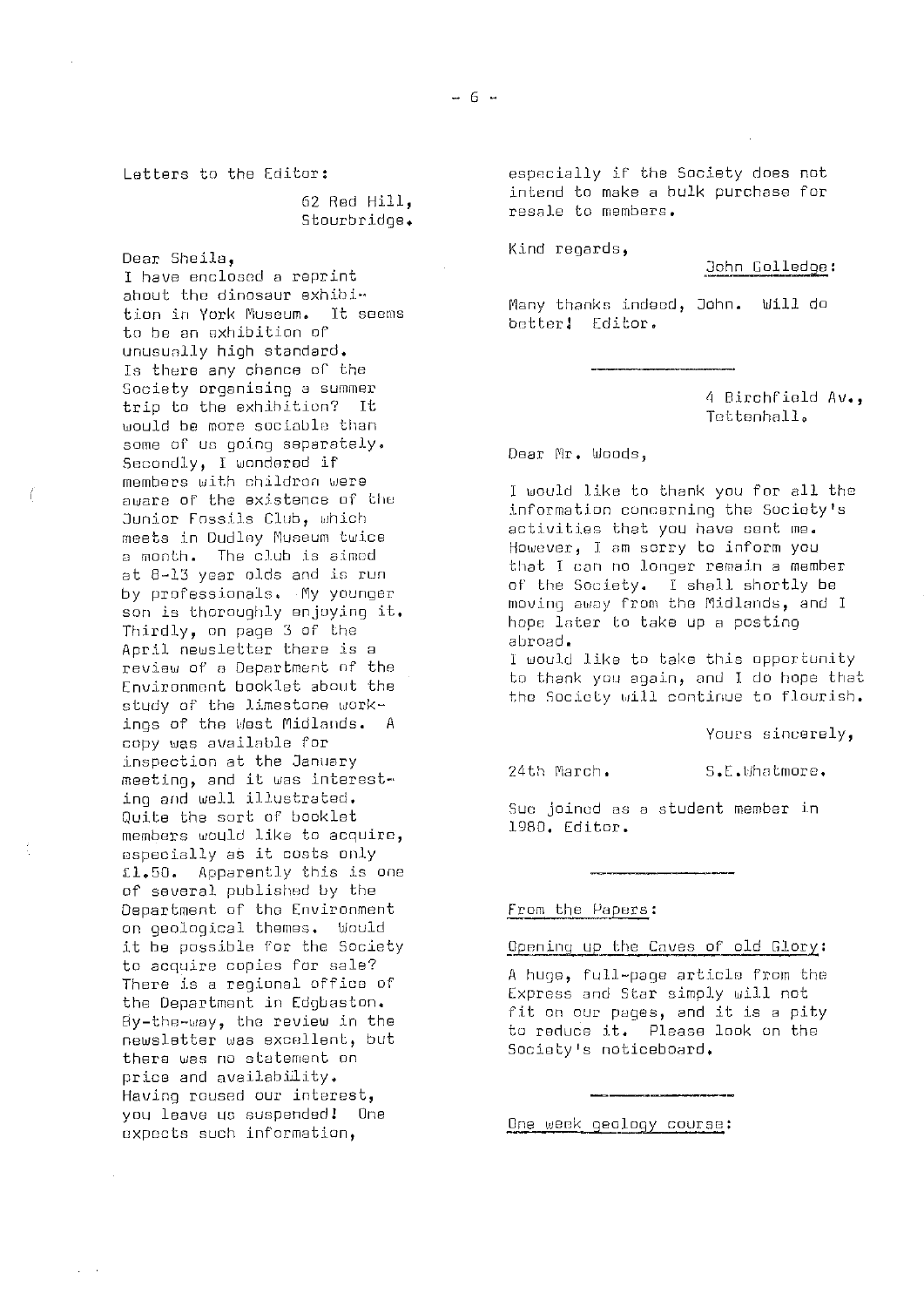*\A* l-<sup>l</sup> E: N major art exhibitions are mounted in London, there is a tremendous coming together of art treasures. Such events in the natural sciences are exceedingly rare. This exhibition is, however, just such an occasion. Here are on view some of the most startling treasures, such as the hip of a dinosaur fractured during life and subsequently healed, a huge dinosaur dropping, a dinosaur hrain, dinosaur skin and much, much more.

For anyone with a dinosaurophile child or relative, or even a passing interest one self, then a visit to York is a must this y ear. In the years ahead you will<br>never be able to **records** live with the shame of not having grasped this opportunity. What the Yorkshire Museum has put on , ;play is undou...., dly the finest exhibition relating to dinosaurs anywhere in the world, I have visited dinosaur exhibitions in museums in North America, Europe, the Soviet

Union and China but none gives the rich fare of what can be found in York.

After being awed by the diniensions of dinosaur skeletons, the young visitor is thirsty for more information, In the Natural Histor<sup>y</sup> Museum in London's South Kensington you will see several fine<br>skeletons. *Diplodocus* and skeletons. *Diplodocus* and Triceratops in particular, but for real solid information on dinosaurs you will be searching in vain.

There are bays that take you th• -h some simple-minded cxx. .scs explaining cladistics but never a stomach stone, le alone a dinosaur dropping, There is no natural history to sully the purity of constructing and testing cladograms to "communicate concepts of science"

The visitor can, of course, always buy Alan Charig's excellent book *(A New Look at Dinosaurs,* BM(NH), £3.95) which will tell them what they came to

the museum to see.<br>Charig is the Charig is the<br>Natural History Natural History Museum's own dino-

saur expert; curiously, he was not involved with setting up its own dinosaur exhibition, That was the responsibility of the Public Services Department, but -7-

## Dinosaurs are to be enjoyed

Beverly Halstead tasted the rich fare of the new dinosaur exhibition at the Yorkshire Museum. Open until 28 October, A New Look at Dinosaurs is good news for all dinosaurophiles

it was always evident what sort of exhibition Alan wanted. Now in York we can see it for ourselves.

The idea of a dinosaur exhibition in York was the brain-



child of Barbara P<sup>y</sup> rah, the keeper in geolog<sup>y</sup> ; whether it got off the ground was dependent on getting sufficient loans of material to supplement the museum's own collections, Dr Michael Eagar of the

Manchester Museum had been quick off the mark when the Natural History Museum dismantled its dinosaur gallery, and he borrowed the complete mounted<br>Iguanodon from *Iguanodon* South Kensington. This has now been

moved across the Pennines to form the centrepiece of the Yorkshire show. With the approach to the Natural History

Museum for loans, Dr H. M. Ball, keeper of palaeontology<br>and a staunch believer in museums primarily being concerned with<br>displaying specidisplaying mens, and Dr Alan Charig were delighted to help. The Yorkshire Museum people were astounded by the response: they would inquire about borrowing specimen x and Alan would

immediately suggest  $x$ ,  $y$  and  $z$ and a few dozen more besides. The museum's treasures, hidden away from the public gaze by the Public Services Department, were lovingly brought out into the light and transported across the Watford Gap into the tender care of the Northern barbarians.

The flow of the exhibition is



Five *metres of* Iguanodon *skeleton (left) and a* 'dinosaur jungle'

based closely on Alan's book, which serves as the catalogue of the exhibition. The exhibition itself starts off with explaining what dinosaurs are and how they are preserved, as well as a bit about geological time and the past geography of the Earth. This leads to the mounted *Iguanodon* and the classification of dinosaurs, a good old family tree of reptiles not a cladogram

in sight. Then into a gallery dealing with the Saurischia carnivorous theropods<br>and the mighty sauropods (and some smaller ones) and a fascinating array on dinosaurs as living animals, with the sort of fossils it is hard to believe really

exist. Here one turns to meet the herbivorous Ornithischia, armour-plated, dome-headed, duck-billed, parrot dinosaurs and horned dinosaurs, then into a "dinosaur jungle" of plants: living fossils and fossil fossils, with appropriate background sound effects. There is a gallery devoted to the history of the discovery of dinosaurs, which includes finds made in the past few years in Britain from the Surrey "Superclaws" to the "Leicester-pod". Finally, before emerging into the dinosaur bookshop, one is regaled by theories of extinction and human exploitation of dinosaurs for, both commercial and political purposes. There is a<br>light touch throughout light touch throughout—

dinosaurs are to be enjoyed. The organisation of the exhi-

bition was masterminded by Barbara Pyrah and the keeper of natural history, Paul Howard. A year ago Chris Johnson-Green. a designer of 20 years' experience in interior design, graphics, education and latterly in museums, was brought in. His stated aim was "satisfying all, children and adults, with a natural enthusiasm for dinosaurs, right across the board, by putting across different levels of information so that people could pull out what

they need. There is a basic simple level presented with the objects themselves as the starting points, but there is more information at depth provided." Chris has succeeded admirably in What he set out to " do.

There are some small touches that are worth commenting upon: Paul Howard<br>noticed children noticed children sitting on the floor around *Dipolodocus*

in the Natural History Museum; resting their paper on the rim of the skeleton's podium while trying to draw or make notes. In York, the large skeleton is surrounded by a sloping panel where books and papers can be propped up, and with a rim to stop pencils rolling onto the floor.

Here is what a museum exhibition should be about. I has been put together by people that have fallen in love with these giants of the past. Yorkshire was content to allow the dinosaurs to tell their own story; the result is an exhibition of unimpeachable scholarship, which provides something of interest and enjoyment at any and every age. As a palaeontologist, it is gratifying to see Alan Charig's approach vindi-cated by such a dazzlingly brilliant exhibition. As a Lancastrian, I am delighted to be able to give due honour to our old rivals across the Pennines. As a Northerner, I am proud that the North has so convincingly exposed the trendy nonsense that has recently infected one of our most revered national institutions, not by calling them but actually showing them how things should be done, by bloody well doing it.

Sometime between now and October make certain you go to York: it is the best thing on dinosaurs you are ever likely to see. sce.<br>A New Look at Dinosaurs is open until

A New Look at Dinosaurs is open until<br>28 October at Yorkshire Museum<br>Museum, Gardens, York Y01 2DR<br>1000-1700 (1300-1700 Sundays).<br>School parties welcome by prior<br>arrangement. Tel 0904-29745.

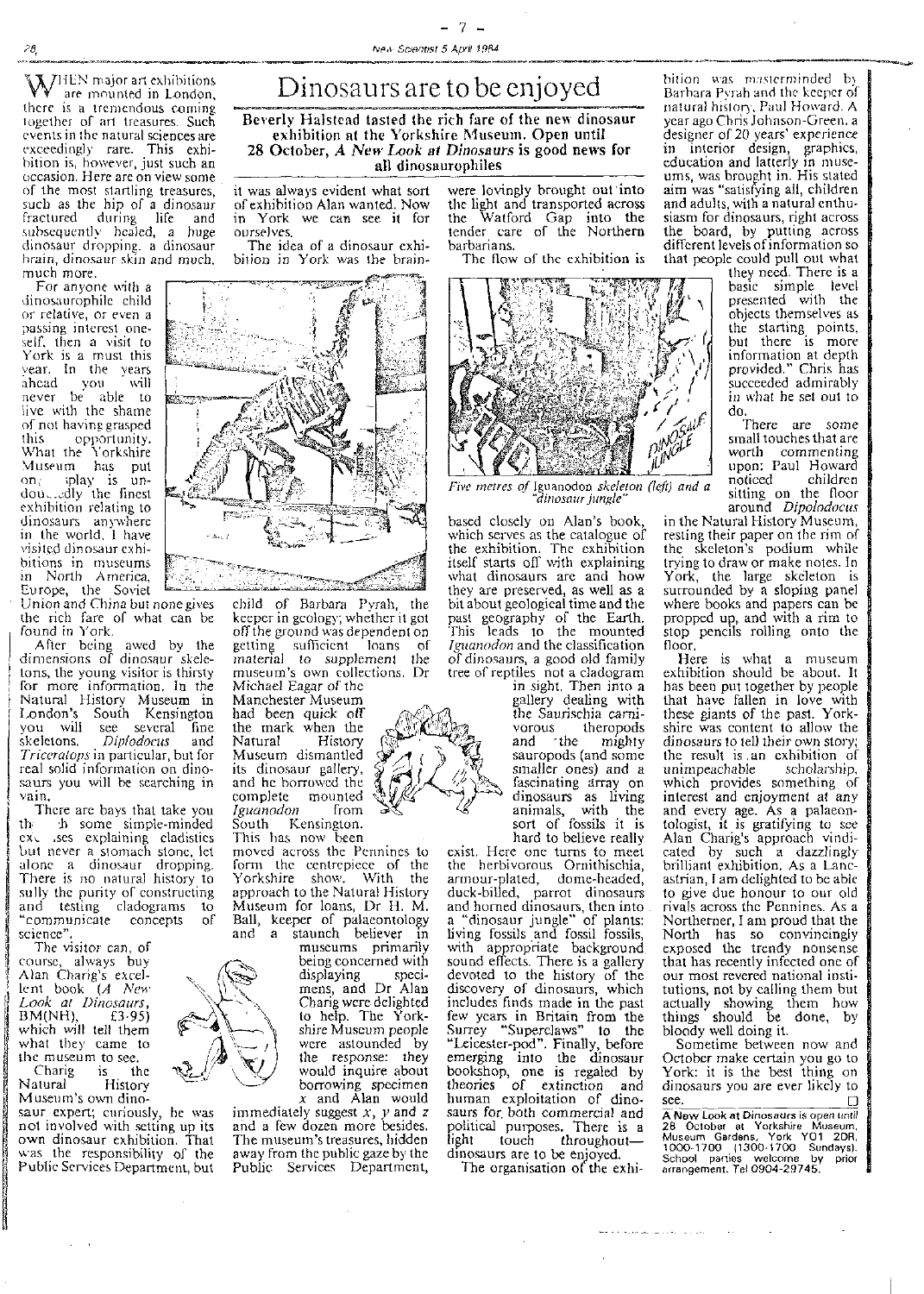Geology in the West of England The Warden, Urchfont Manor, Devizes, Wilts. SN10 4RG. July21-27. Fee not stated.

Last Midlands Geological Society.

Duly 0th. Trip in canal barge on Dudley canal. For spare seats contact Mrs. M. Wright, 311 Mansfield Rd., Nottingham NG5 8JL. Tel: 267442.

Committee dates:

July 9th ) Sept 10th) Nov. 19th)at Park Tnn,

Welcome to new Members:-

N. H. Perrin, Stourbridge. Doreen Thomas, Stourbridge.

 $\sim 10^7$ 

Hon. Scc.,

Paul 5hilston, 16 St. Nicolas Gardens, Kings Norton, Birmingham B38 8TW. Tel: 021-459-3603.

### Field Sec.,

Nigel Bradley, 11 Leicester Close, Warley, West Midlands, 867 5NJ. Tel: 021-429-8833.

### Editor:

Sheila Pitts, 17 The Pear orchard, Northway Farm, Tewkoshury, Glos. GL20 ORG.

### Cotwall End Geology Trail Project:

Next meetings:

24th Juno, 1st July, 15th July, 12th August. All at 10.00 a.m. Nature Centre Car Park.

17th June should be the final recce looking at Gornal Grit and the Silurian of Turners Hill. The last meeting yielded two now exposures in Sedgley (Aymestry) limestone. Also round were two interesting pieces in the scree with what appeared to be hone or carbonaceous material in the matrix. Pachytheca, the primitive 'Old Red' plant, has been positively identified in one of the samples, which we now presume use derived from the Ludlow Bone Bed or more probably, higher in the sequence nearer the top of Turners Hill.

Extra help is urgently needed in the clearance of the many outcrops in the valley and making reference collections for. the Nature Centre and Dudley Museum.

Since this newsletter was drafted the S.O.S. regarding the photocopying of the newsletter has become a matter of some urgency. This issue has had to be produced commercially.